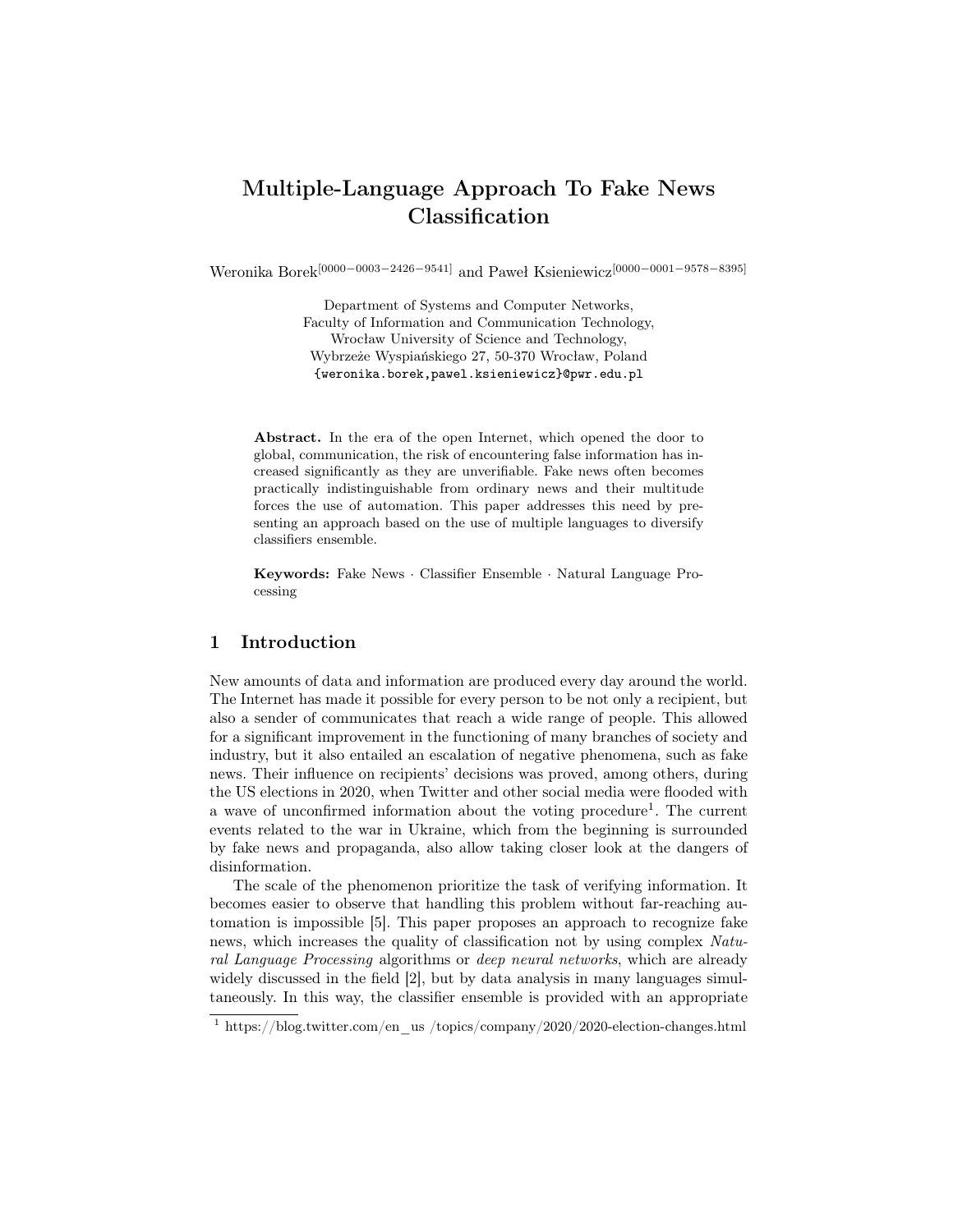### W. Borek and P. Ksieniewicz 220

diversification. Thanks to it, method can achieve better quality, according to the theory that a suitably diverse pool of even weak experts is capable of performing better than a highly qualified single expert [3]. Additionally, the process of translating texts using automated tool reduces it to a more unified form, often eliminating the use of synonyms and generating repetitions instead. Something that is a disadvantage in the context of linguistic hygiene can become an important advantage in the context of automatic text analysis.

# 2 Experiments

The experimental evaluation was performed using the scikit-learn [6] library. Gaussian Naive Bayes was chosen as the base classifier due to the simplicity and speed of its operation. As a metric to evaluate the results, the balanced accuracy score was used, selected due to its immunity to potential data imbalance.

The analysis used a fragment of the NELA-GT-2020  $[4]$  dataset, which contains two thousand objects marked with an appropriate label, consisting of the title and content of the article. It has been translated from English into 34 other languages using the Google API [1]. The translation process itself eliminated some texts that turned out to be too complex for the API to handle. Ultimately, the experiments were carried out on 1677 objects, 200 of which were extracted using Term Frequency - Inverse Document Frequency (TF-IDF).

To ensure the reliability of the results, the  $5 \times 2$  CV protocol was used, and for each language the training and test sets were separated using the same masks. This approach provided the possibility of induction on different datasets while maintaining a common bias. In practice, this means that exactly the same objects are compared every time, and translation is

Table 1. Achieved balanced accuracy score for every language model and multilingual ensemble

| $_{\rm CC}$              | LANGUAGE    | TITLE | <b>TEXT</b> | <b>ENSEMBLE</b> |
|--------------------------|-------------|-------|-------------|-----------------|
| de.                      | German      | 0.822 | 0.820       | 0.871           |
| da                       | Danish      | 0.832 | 0.832       | 0.874           |
| $n_{0}$                  | Norwegian   | 0.780 | 0.841       | 0.859           |
| $\mathcal{S}\mathcal{V}$ | Swedish     | 0.821 | 0.827       | 0.869           |
| $e_{n}$                  | English     | 0.840 | 0.864       | 0.897           |
| $i_{\mathcal{S}}$        | Icelandic   | 0.823 | 0.821       | 0.879           |
| yi                       | Yiddish     | 0.754 | 0.808       | 0.812           |
| bg                       | Bulgarian   | 0.740 | 0.809       | 0.830           |
| $m\&$                    | Macedonian  | 0.824 | 0.851       | 0.892           |
| $_{bs}$                  | Bosnian     | 0.817 | 0.791       | 0.872           |
| hr                       | Croatian    | 0.749 | 0.808       | 0.845           |
| sl                       | Slovenian   | 0.786 | 0.752       | 0.827           |
| sr                       | Serbian     | 0.808 | 0.795       | 0.869           |
| p                        | Polish      | 0.779 | 0.810       | 0.844           |
| $\overline{c}$ s         | Czech       | 0.715 | 0.810       | 0.790           |
| sk.                      | Slovakian   | 0.786 | 0.768       | 0.830           |
| ru                       | Russian     | 0.786 | 0.794       | 0.842           |
| $_{\textit{uk}}$         | Ukrainian   | 0.798 | 0.820       | 0.872           |
| be.                      | Belorussian | 0.832 | 0.817       | 0.872           |
| he.                      | Hebrew      | 0.811 | 0.832       | 0.875           |
| ar                       | Arabic      | 0.816 | 0.864       | 0.897           |
| et.                      | Estonian    | 0.813 | 0.780       | 0.857           |
| $f\bar{t}$               | Finnish     | 0.820 | 0.794       | 0.858           |
| $h_{u}$                  | Hungarian   | 0.776 | 0.791       | 0.851           |
| es                       | Estonian    | 0.826 | 0.843       | 0.882           |
| $f_T$                    | French      | 0.825 | 0.841       | 0.868           |
| $p_{t}$                  | Portuguese  | 0.811 | 0.836       | 0.871           |
| it                       | Italian     | 0.826 | 0.848       | 0.883           |
| r <sub>o</sub>           | Romanian    | 0.805 | 0.834       | 0.873           |
| $\ln$                    | Latvian     | 0.820 | 0.779       | 0.868           |
| l.t.                     | Lithuanian  | 0.818 | 0.791       | 0.863           |
| zu                       | Zulu        | 0.814 | 0.792       | 0.872           |
| eo                       | Esperanto   | 0.813 | 0.804       | 0.861           |
| sq                       | Albanian    | 0.816 | 0.799       | 0.848           |
| tr                       | Turkish     | 0.802 | 0.835       | 0.876           |
| ens                      | Ensemble    | 0.835 | 0.895       | 0.866           |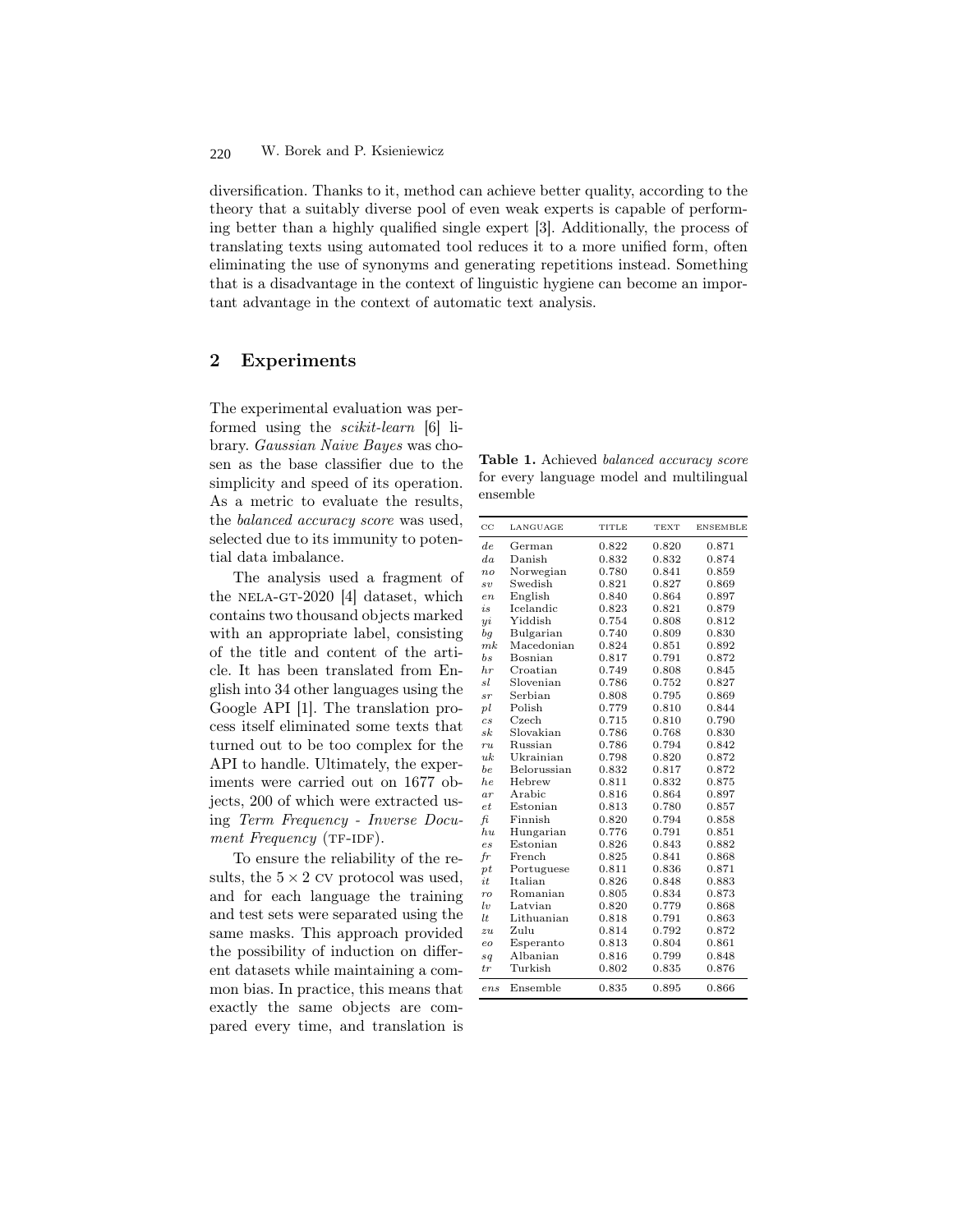an additional preprocessing procedure prior to vectorization of documents.

Table 1 shows the *balanced accuracy score* results for all languages using each of the keys (TITLE and TEXT). Three types of classifier sets are also presented: (a) built for a single language, but consisting of all keys, (b) built for a single key, but using all languages, (c) aggregating all available sets and attributes.

In addition to analyzing the accuracy of the created models, it was decided to compare the predictions made by classifiers based on different languages. For this purpose, the balanced accuracy score metric was also used, in which, instead of indicating the correct labels, the predictions of the fitted models in different languages were cross-verified. The results for the key set are shown in Figure 1 in the form of a heatmap, where the lightest shade – white – means that the predictions were identical, and therefore the darker the color, the smaller the similarity. Languages within individual language groups were analyzed in detail, as it could be assumed that they would be the most similar to each other. According to this measure, the similarity does not fall below 80% for any language within the language group.

# 3 Conclusions And Future Works

The experiments presented in Section 2 showed that the same classification model used for many languages achieves results that differ in some cases by more than 10 percent. This proves the different level of complexity of individual translations, and thus, that some of the translations used in the experiment are characterized by a different degree of problem difficulty.

Thanks to this diversity, it is possible to build diversified classifier ensembles. Even if the pool composed of all tested sets does not achieve a significantly higher result than all its members, it can be concluded that it is possible to obtain higher accuracy. To do this, it would be worth carrying out an analysis based on the integration of classifiers by language groups, thanks to which they could reinforce each other more effectively. Alternatively, and also worth exploring, an integration would be possible using the Mixture of Experts approach.

It is also worth looking at the solutions using more complex classification algorithms than naive Bayes in subsequent works, which could result in obtaining higher-quality results and more extensive research.

# Acknowledgement

This work was supported by the statutory funds of the Department of Systems and Computer Networks, Faculty of Electronics, Wroclaw University of Science and Technology.

### References

1. Bisong, E.: An overview of google cloud platform services. Building Machine Learning and Deep Learning Models on Google Cloud Platform pp. 7–10 (2019)